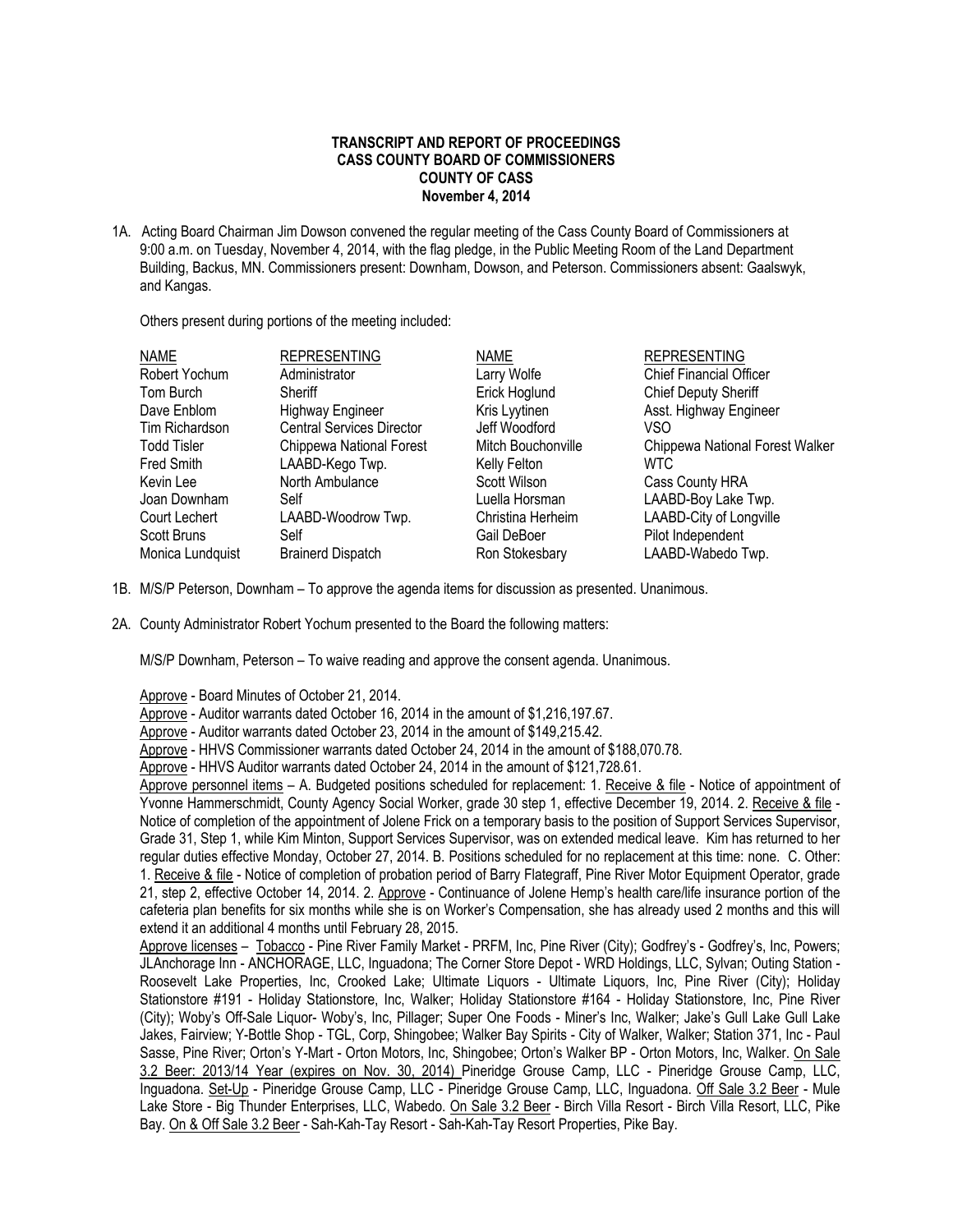Report - Department Head performance evaluations of Tuesday, October 21, 2014 concluded that Chief Financial Officer Larry Wolfe, Land Commissioner Josh Stevenson, Highway Engineer Dave Enblom, and Administrator Robert Yochum achieve the requirements of their positions.

Approve - Bid specifications for annual printing & publishing for year 2015.

Refer - Correspondence from Walter Kuckes – Improving public law libraries to Law Library Committee.

Authorize - 25% Fund for environmental education at Deep Portage – \$1,050.00 Northland/Remer School – 21participants on October 20 through 22, 2014.

Receive & file - 3<sup>rd</sup> quarter ESD activity report for 2014.

Approve - Road easement on #14-20-135-32-41(Byron Twp.) to Potlatch Corporation and Jerome M Carrico Trust. Approve - Road easements on CSAH #40 (Hiram Twp.) 14-27-140-31-23, 14-26-140-31-34, 14-25-140-31-13 to Cass County Highway Department.

Approve - Resolution No. 49– 14 on the acceptance and signature authorization of the County Attorney to execute the Crime Victim Services Grant Agreement (A-CVS-2015-CASSAO-00109) previously submitted on Sept. 2, 2014.

Commissioner Downham offered Resolution No. 49-14 and moved its adoption and Commissioner Peterson seconded:

Be it resolved that Cass County will enter into a cooperative agreement with the Office of Justice Programs in the Minnesota Department of Public Safety.

Christopher Strandlie, County Attorney is hereby authorized to execute such agreements and amendments, as are necessary to implement the project on behalf of Cass County

Resolution No. 49-14 was adopted by majority vote: Ayes: Downham, Dowson, Peterson. Nays: None. Absent: Gaalswyk, Kangas.

Receive & file - HHVS Cash Account Balance Comparison and Child Service Costs through September 2014. Approve - Purchase of Service Agreement Little Sand Group Homes, Inc. contract Jan. 1, 2015 to Dec. 31, 2015, change financial rate to \$199.19 per diem.

Authorize - Payment to RW Electric, Inc in the amount of \$711.00 (source of funds from Capital Fund – Garages & Capital Outlay Bldgs.).

Receive & file - License permit bond and haul road agreement on CR 45 from MN #371 to CR-117 (38<sup>th</sup> Avenue NW) with Enbridge Pipeline.

Approve - Resolution No. 50-14 on Leo Donnell's repurchase of Parcel ID#83-337-1040 Lots 17-19, Blk. 10 OP of Bena.

Commissioner Downham offered Resolution No. 50-14 and moved its adoption, Commissioner Peterson seconded:

Be it resolved that the Cass County Board of Commissioners hereby approves the repurchase of Parcel #83-337-1040, Lots 17 thru 19, Block 10 Original Plat of Bena.

The repurchase to Leo Donnell, is authorized for payment of \$2,192.84 for past and current taxes and fees in accordance with the application and subject to deed approval.

Resolution No. 50-14 was adopted by majority vote: Ayes: Downham, Dowson, Peterson. Nays: None. Absent: Gaalswyk, Kangas.

Approve Assessor's Office Abatements - Tax Year 2014 Chester Erickson, 89-019-4101 Hackensack, Clerical Error, Removed Homestead in error (Current \$732.00, proposed \$452.00)Tax \$ change (\$280.00)

2B. Administrator Yochum reported that the Longville Area Ambulance Building District Joint Powers Board met October 16, 2014 and by a unanimous vote moved to offer ownership of the Longville ambulance building to Cass County. County representatives at the referenced meeting included Commissioners Dowson and Peterson, North Memorial Area Ambulance Manager Kevin Lee, and Administrator Yochum. Longville Area Ambulance Building Joint Powers Board Chairman Fred T. Smith II noted that quorum of the Joint Powers Board is present and reconvened the recessed October 16, 2014 meeting. Mr. Smith explained the rationale for transfer of ownership of the present ambulance building to the County and subsequent dissolution of joint powers agreement. Chairman Smith noted that if the County Board will consider accepting ownership of the building the Joint Powers Board will consider next steps on November 20, 2014 at the Longville City Hall beginning at 4:00 PM.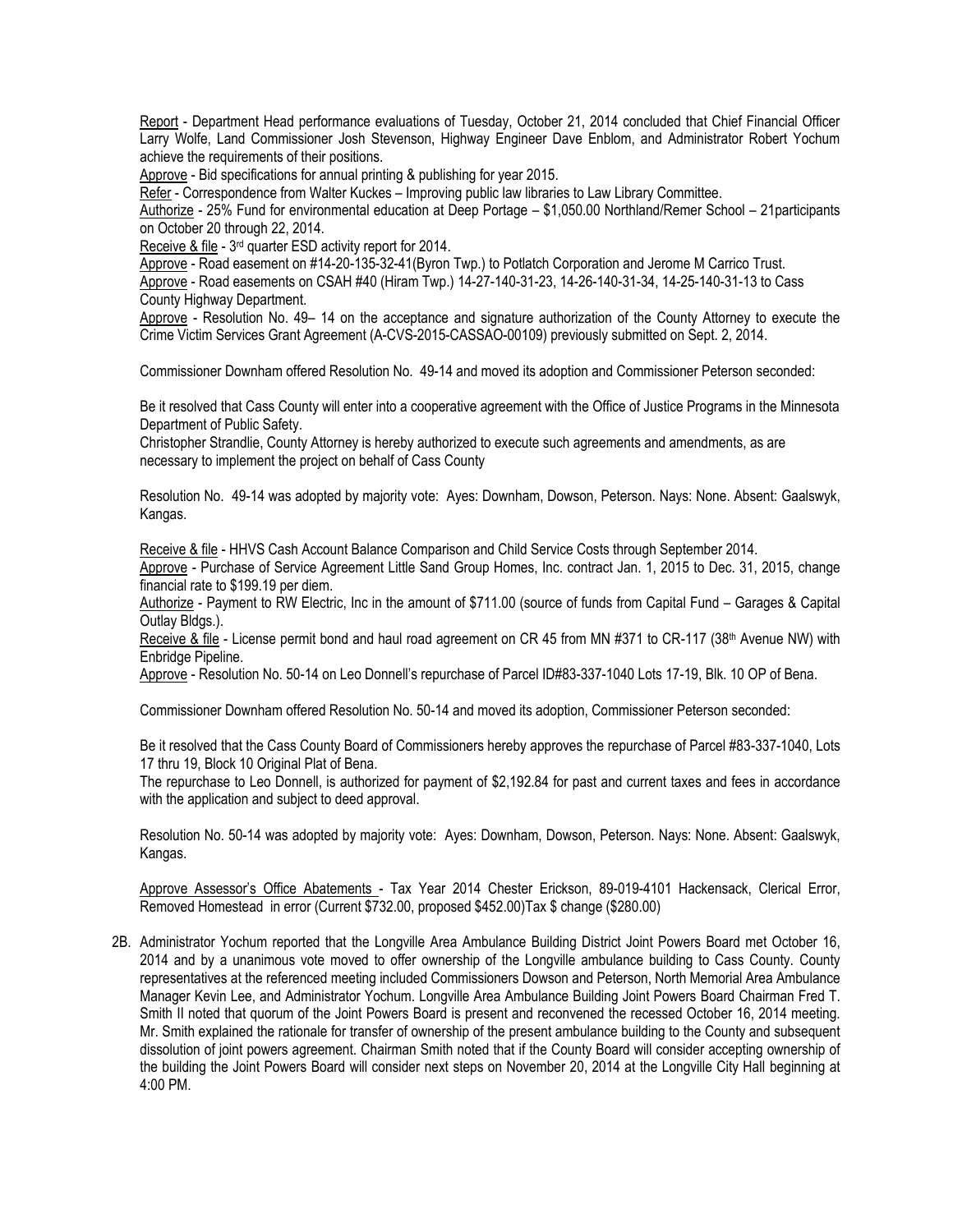M/S/P Peterson, Downham - To authorize acceptance of the ownership of the Longville Ambulance Building upon ratification to do so by the Joint Powers Board. Unanimous.

2C. County Administrator Yochum presented meeting notes of a Personnel Committee of the Board (Dowson, Downham) meeting dated Thursday, October 23, 2014. Items discussed were: 1. Health, Human, and Veterans Services AFSCME unit: a.) County Board action of October 21, 2014 – reported denial of Mary Gilmer flex schedule step 3 grievance, and denial of Child Support and Accounting Unit lunch schedule step 3 grievance; committee recommends that if the Union wants to process further that the County respectfully waive the mediation option and proceed to arbitration with assistance of labor counsel Pamela Galanter, b.) Mary Gilmer discipline grievance dated September 10, 2014 (step 3) – committee received information and comments regarding a written reprimand; committee recommends that the grievance be denied and that if the Union wants to process further that the County respectfully waive the mediation option and proceed to arbitration with assistance of labor counsel Pamela Galanter 2. HHVS Director: a.) Step placement – staff discussed scenarios that might justify starting appointments higher than step 01; no Board action required at this time, b.) Hours of work coverage planning – staff reported that per committee discussion of October 08, 2014 no variable work schedules (flex) are authorized for HHVS employees hired after August 01, 2013; no Board action required at this time. 3. County Administrator: a.) Succession planning – discussed strategies for personnel administration; staff preparing presentation for November 18 Board meeting; no Board action required at this time. b.) Labor Attorney meeting November 20 – confirmed next meeting beginning at 9:00 AM at Land Department Building, Backus, MN; no Board action required

M/S/P Dowson, Downham - To approve the Personnel Committee of the Board recommendations: to deny the step 3 grievance of Mary Gilmer's flex schedule, to deny the Child Support and Accounting Unit lunch schedule step 3 grievance, to deny Mary Gilmer's written reprimand dated September 10, 2014 step 3 grievance, and that if the Union wants to process these grievances further that the County respectfully waive the mediation option and proceed to arbitration with assistance of labor counsel Pamela Galanter. Unanimous.

2D. Administrator Yochum presented the 2014 committee list with the 2015 Committee appointment openings noted. Mr. Yochum explained the past process included: website posting of openings, publication of the same in area newspapers, and requesting applicants including incumbents to express their interest utilizing a committee appointment application form. Upon Board approval Mr. Yochum added that department heads are invited to express any recommended changes in committee structure, staff appointments and any potential candidates for citizen appointments.

M/S/P Kangas, Peterson – To approve the 2015 committee appointment process as presented including: website posting of openings, publication of the same in area newspapers, requesting applicants including incumbents to express their interest utilizing the committee appointment application form by November 26, 2014, and further that the Board will review the responses at the December 16, 2014 regular Board meeting, and consider appointments on Tuesday, January 6, 2015. Unanimous.

3A. Chief Financial Officer Larry Wolfe presented meeting notes dated Friday, October 10, 2014 of the Citizen Budget Committee and the status of area 2015 preliminary property tax levies. Mr. Wolfe explained the process the committee used to review 2015 budget requests of \$52,925,514 on four occasions since July 2014. Mr. Wolfe reported that the committee reached unanimous recommendations to the Board: 1). operating budget expenditures of \$52,636,844 (adjust requests by adding \$87,800 and reductions of \$376,470), 2.) a property tax levy of \$20,182,969 and 3.) a budgeted contingency of \$198,651.00.

M/S/P Downham, Peterson - To accept the Citizen Budget Committee recommendations as presented subject to additional public input following the December 03, 2013 public hearing. Unanimous.

4A. Fish and Wildlife Program Manager of the Chippewa National Forest Todd Tisler, and Mitch Bouchonville Walker District Ranger discussed future openings on the Resource Advisory Committee (RAC) that is made up of fifteen people who serve four year terms who represent various interest areas that work together to improve collaborative relationships and provide advice and recommendations to the Chippewa National Forest concerning special projects on federal land authorized under the Secure Rural Schools Act and Community Self-Determination Act. The Board thanked Mr. Tisler and Mr. Bouchonville for the update.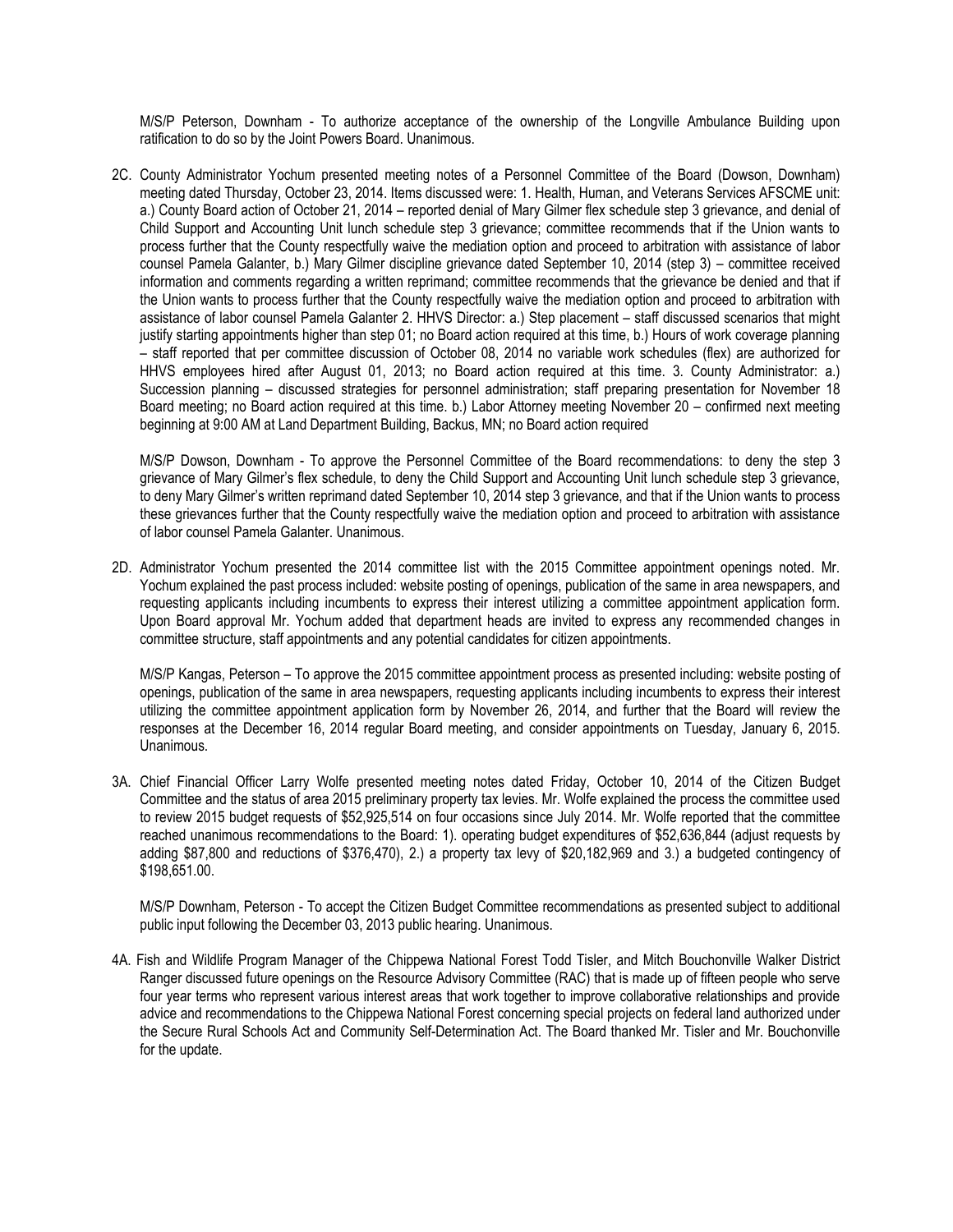5A. Highway Engineer Dave Enblom presented on-line auction bid results for the sale of surplus equipment: 1996 Ford 555 Backhoe/loader-auction price totaled \$15,050. (\$10,100. trade offered); 1985 Ford 555 Backhoe/loader-auction price totaled \$11,300 (\$6,500 trade); 2 -Towmaster T-20 trailers-auction price totaled \$6,520 (\$7,000 trade). The auction sale proceeds of \$32,870 will be placed in department capital equipment replacement fund. Mr. Enblom added that the department continues to see success in selling used equipment using this on-line auction method, and plans to continue.

M/S/P Peterson, Downham – To accept bid results of the on-line auction of surplus equipment: 1996 Ford 555 Backhoe/loader = \$15,050; 1985 Ford 555 Backhoe/loader = \$11,300; 2 Towmaster T-20 trailers = \$6,520 totaling \$32,870. Unanimous.

5B. Mr. Enblom reported that as part of the planned area shop building improvements septic and well inspections have been performed in accordance with County ordinance. The inspections revealed that the septic systems in Longville and Pine River shop locations need to be replaced and the well replacement at the Pine River Highway shop. Mr. Enblom recommended that the proposed source of funds would be department fund balance with possible future use of County Capital Fund if funds are available after all other related projects are completed.

| Septic System Replacement - Pine River Maintenance Shop |                   |  |
|---------------------------------------------------------|-------------------|--|
| Bidder                                                  | <b>Bid Amount</b> |  |
| Northern Excavating, Inc.                               | \$5,235.00        |  |
| Schrupp Excavating, LLC                                 | \$6,500.00        |  |

| Well Replacement - Pine River Maintenance Shop |                   |
|------------------------------------------------|-------------------|
| Bidder                                         | <b>Bid Amount</b> |
| Area Lakes Well Drilling                       | \$5,135.00        |
| Freeman Well Drilling, Inc.                    | \$5,262.60        |
|                                                |                   |

| Septic System Replacement - Longville Maintenance Shop |                   |
|--------------------------------------------------------|-------------------|
| Bidder                                                 | <b>Bid Amount</b> |
| Northern Excavating, Inc.                              | \$5,735.00        |
| W.C. Peterson Excavating                               | \$6,900.00        |
| Welk Excavating \$8,250.00                             |                   |

M/S/P Downham, Peterson - To accept the following low bids: Septic System Replacement at the Pine River Maintenance Shop to Northern Excavating, Inc. in the amount of \$5,235.00; Well Replacement at the Pine River Maintenance Shop Area to Lakes Well Drilling in the amount of \$5,135.00; Septic System Replacement at the Longville Maintenance Shop to Northern Excavating, Inc. in the amount of \$5,735.00. Unanimous.

5C. Mr. Enblom presented bids for the proposed cold storage building at the Hackensack Highway Shop. Bids were received on October 28, 2014, with the project to be completed by June 1, 2015 in order to give contractor opportunity to schedule and to obtain best pricing.

| Post Frame Warehouse Building   |                   |
|---------------------------------|-------------------|
| Bidder                          | <b>Bid Amount</b> |
| Vredenburg Construction         | \$61,250.00       |
| <b>Hidden Paradise Builders</b> | \$67,150.00       |

M/S/P Peterson Downham – To award a contract to the apparent low bidder for a post frame building located at the Hackensack Highway Shop to Vredenburg Construction in the amount of \$61,250.00 (building to be constructed before June 1, 2015). Unanimous.

| <b>Bid Amount</b> |
|-------------------|
| \$19,856.00       |
| \$20,145.50       |
|                   |

M/S/P Downham, Peterson – To award a contract to the apparent low bidder for a 55' x 85' floating slab 5" thick with rebar 2" each way to Danny's Masonry in the amount of \$19,856.00 (slab to be constructed before June 1, 2015). Unanimous.